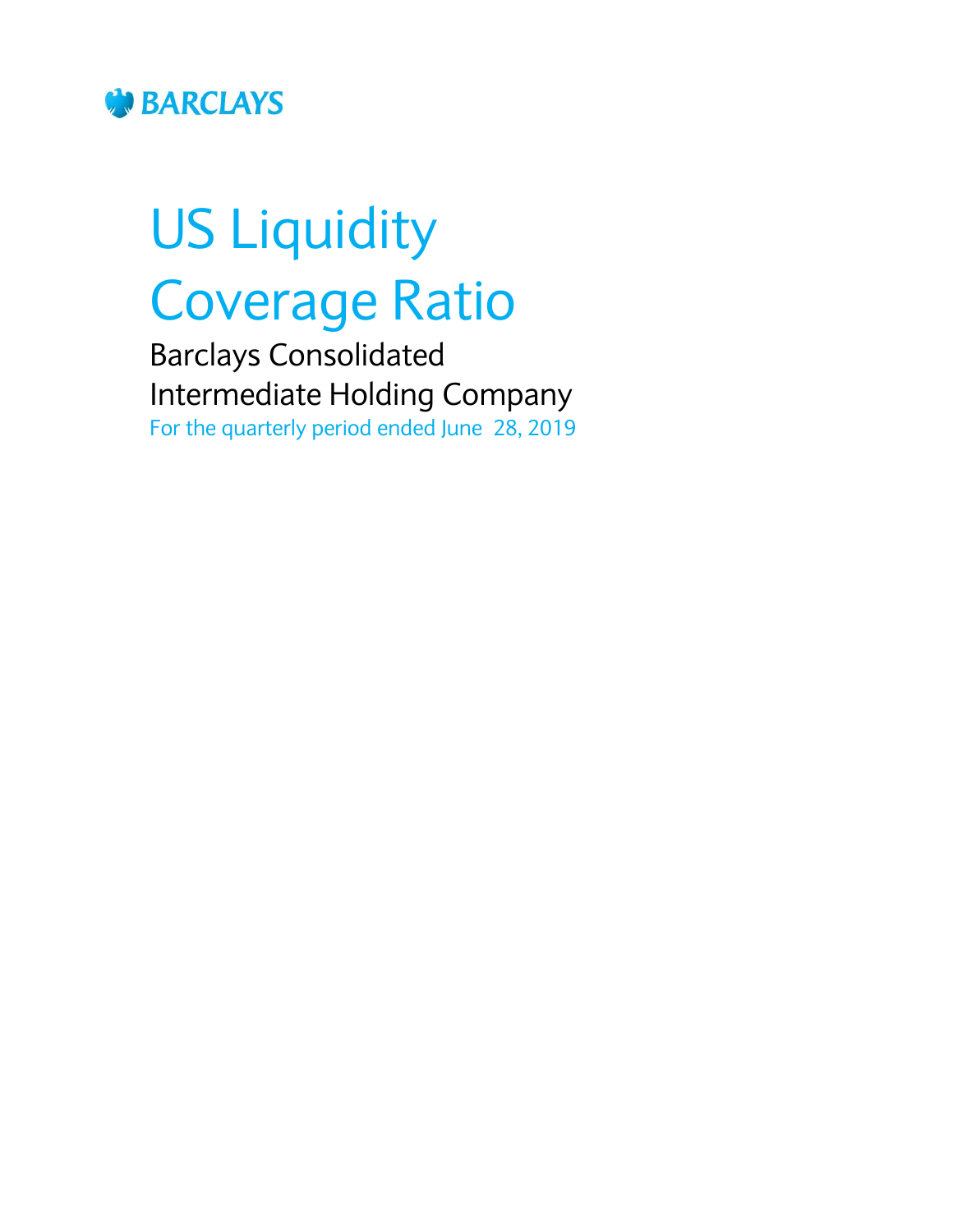#### **Contents**

| Overview                                |    |
|-----------------------------------------|----|
| US Liquidity Coverage Ratio             | 4  |
| <b>High Quality Liquid Assets</b>       |    |
| <b>Funding Sources</b>                  | 8  |
| <b>Currency and Derivative Exposure</b> | 9  |
| Liquidity Management                    | 9  |
| Note on forward-looking statements:     | 10 |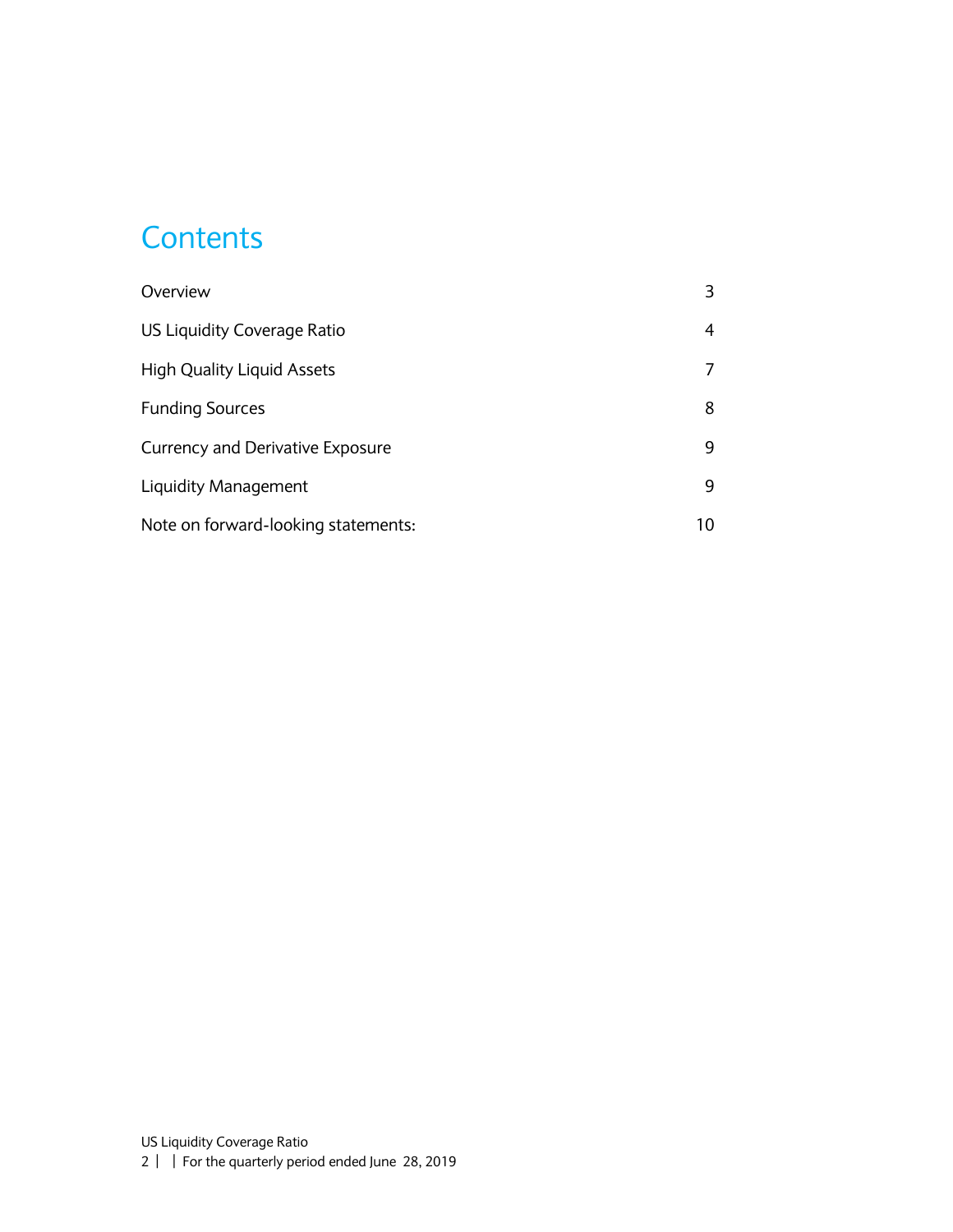#### <span id="page-2-0"></span>Overview

Barclays is a transatlantic consumer and wholesale bank, offering an integrated set of products and services across retail banking, wealth management, corporate banking and investment banking. We serve individuals, small and large businesses, corporations, institutions and governments. Barclays operates through two principal business divisions: Barclays UK and Barclays International. Our dual home markets in the UK and US anchor our business in the two most important global financial centers and two of the most resilient western economies.

Barclays' US subsidiaries and non-branch businesses are organized under an Intermediate Holding Company (IHC), Barclays US LLC (BUSLLC), in order to meet the legal requirements established by Regulation YY of the Board of Governors of the Federal Reserve System (the Board). The IHC became operational on July 1, 2016 and its key operating subsidiaries include Barclays Capital Inc. (BCI) and Barclays Bank Delaware (BBDE). Barclays Group US Inc. (BGUS) is a bank holding company that holds all of the IHC's subsidiaries. BCI is our Securities and Exchange Commission (SEC) registered securities broker-dealer and Commodity Futures Trading Commission (CFTC) registered Futures Commission Merchant (FCM), and operates key investment banking and capital markets businesses within Barclays' Corporate and Investment Bank Business Offering. BBDE is our US Insured Depository Institution (IDI) regulated by the FDIC, and operates our US Consumer Bank business within Barclays' Cards and Payments business offering.

The IHC has been subject to the US Liquidity Coverage Ratio (LCR) minimum requirement of 100% as of April 1, 2017.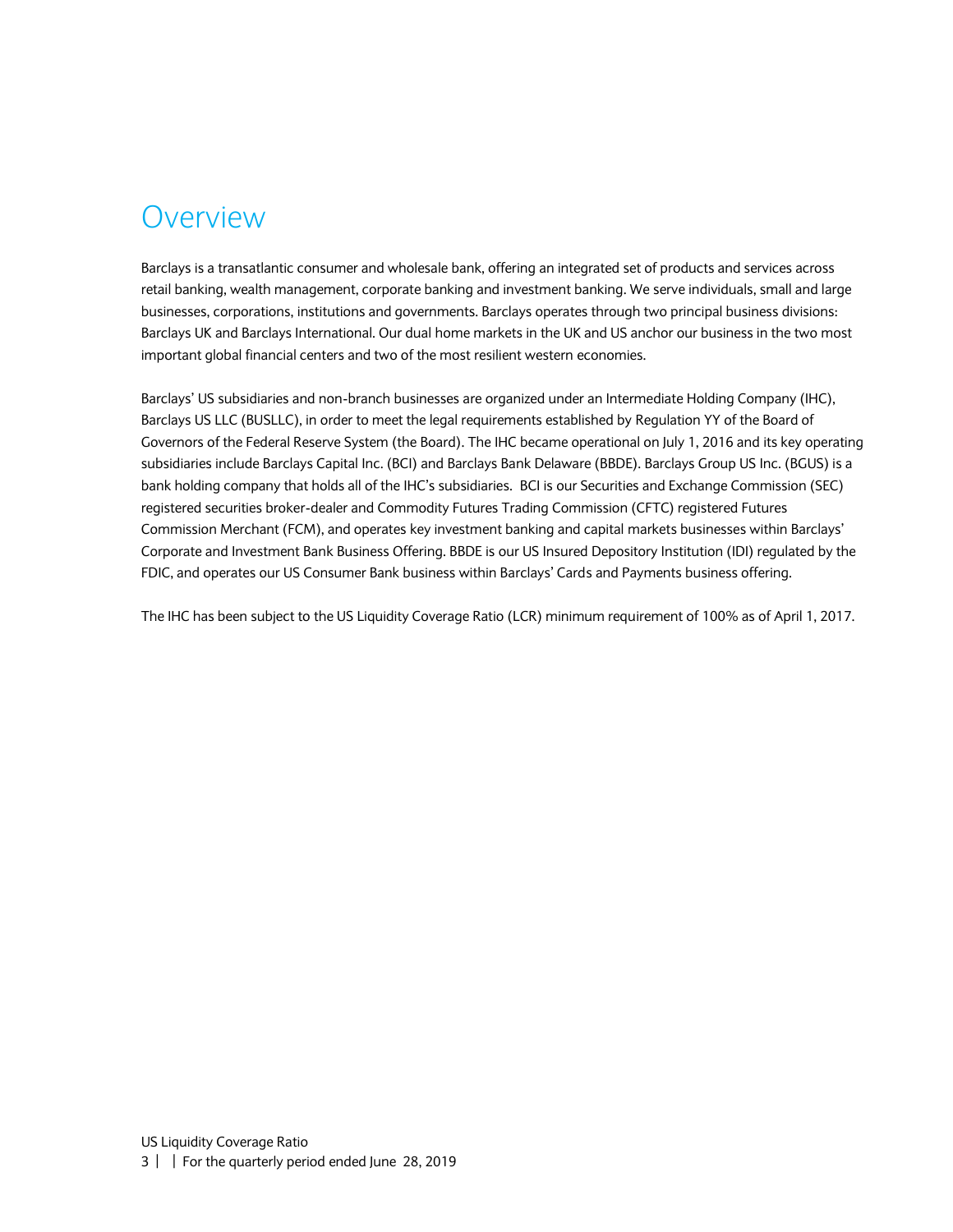## <span id="page-3-0"></span>US Liquidity Coverage Ratio

The LCR is a quantitative liquidity requirement implemented by the Board, the Office of the Comptroller of the Currency (OCC), and the Federal Deposit Insurance Corporation (FDIC) (collectively, the US Bank Regulators). It requires each subject company to maintain high-quality liquid assets (HQLA) sufficient to meet its projected total net cash outflows over a 30 calendar-day period of significant stress. The calculation of projected total net cash outflows for the LCR is also required to incorporate the difference between the peak day and 30-day cumulative net cash outflow, or a maturity mismatch add-on. The LCR is calculated by dividing HQLA by the total net cash outflows, with a regulatory minimum requirement of 100%.

The HQLA is comprised of Level 1, 2A, and 2B Assets with associated haircuts that are prescribed by the US Bank Regulators. Level 1 Assets include Central Bank reserves, US Treasuries, Agencies, and some Sovereigns and are not subject to a haircut. Level 2A Assets include debt guaranteed by a U.S. government sponsored entity, as well as other Sovereigns, and have a 15% haircut. Level 2B Assets receive a 50% haircut and encompass investment grade debt and Russell 1000 equities. Level 2A and 2B Assets may not comprise more than 40% of the entire buffer, and Level 2B Assets may not comprise more than 15% of the entire buffer. The assets in the buffer must be unencumbered and under Barclays Treasury control. Furthermore, under the LCR rule, the excess amount of HQLA held by BBDE as an IDI subsidiary subject to a minimum LCR requirement is not transferrable to non-bank affiliates and must be excluded from the consolidated IHC's HQLA.

| <b>IHC LCR (\$millions)</b> |                          |
|-----------------------------|--------------------------|
|                             | <b>Quarterly Average</b> |
|                             | <b>Weighted Amount</b>   |
|                             | as of Jun. 28, 2019      |
| HQLA                        | 17,076                   |
| Net Outflows                | 11,238                   |
| I CR                        | 152% <sup>1</sup>        |

<sup>1</sup>The average of the liquidity coverage ratios as calculated under § 249.10(b) for the quarterly period as of June 28, 2019.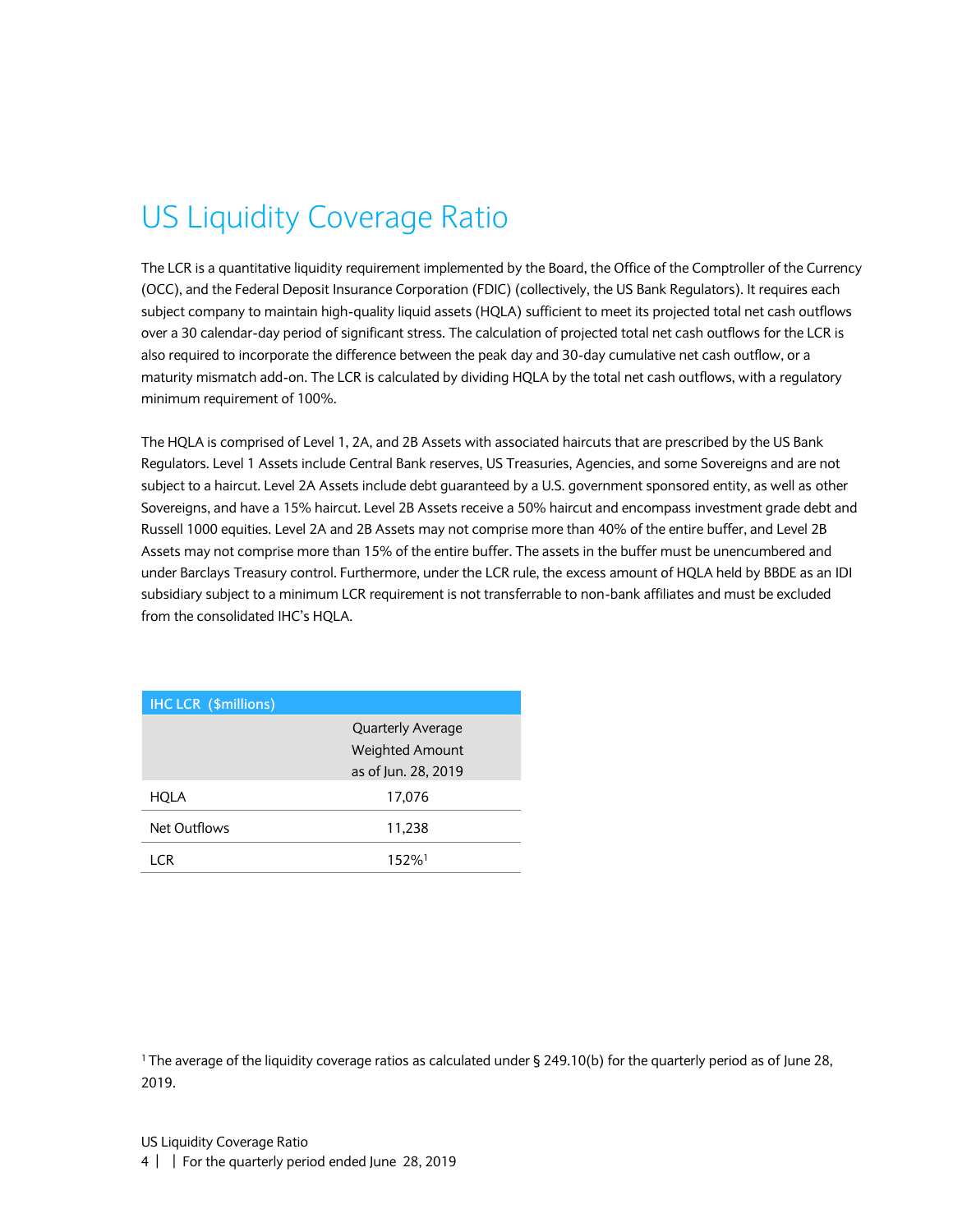The table below summarizes the primary categories of net cash outflows in the LCR calculation. Inflow and outflow products are prescribed per the LCR mapping, and are attributed with explicit weightings largely based on underlying asset quality and counterparty information. Inflows are capped at 75% of total outflows. Additionally, secured lending transactions where the asset has been rehypothecated for greater than 30 days receive a 0% inflow weighting in the calculation.

| <b>LCR Weighting</b>   |         |       |                                                         |
|------------------------|---------|-------|---------------------------------------------------------|
| <b>Deposit Funding</b> | Minimum | 3%    | Stable deposits, fully insured by the FDIC              |
|                        | Maximum | 40%   | Partially insured, non-retail deposit, non-<br>brokered |
| Unsecured wholesale    | Minimum | 5%    | Operational deposits, fully insured by the FDIC         |
| funding                |         |       |                                                         |
|                        | Maximum | 100%  | Financial, non-operational                              |
| Secured wholesale      | Minimum | $0\%$ | Secured by Level 1 liquid assets, including US          |
| funding/lending        |         |       | Treasuries, Agencies, and Sovereigns.                   |
|                        | Maximum | 100%  | Secured by Non-HQLA assets                              |

The Board has implemented public disclosure requirements for the LCR to promote market discipline by providing the public with comparable liquidity information about covered companies. The requirement to disclose applies to all depository institution holding companies and covered nonbank financial companies that are subject to the LCR. The disclosure requires a quantitative and qualitative summary on a quarterly basis.

The following table details the Consolidated Barclays IHC LCR for the quarterly period ended June 28, 2019.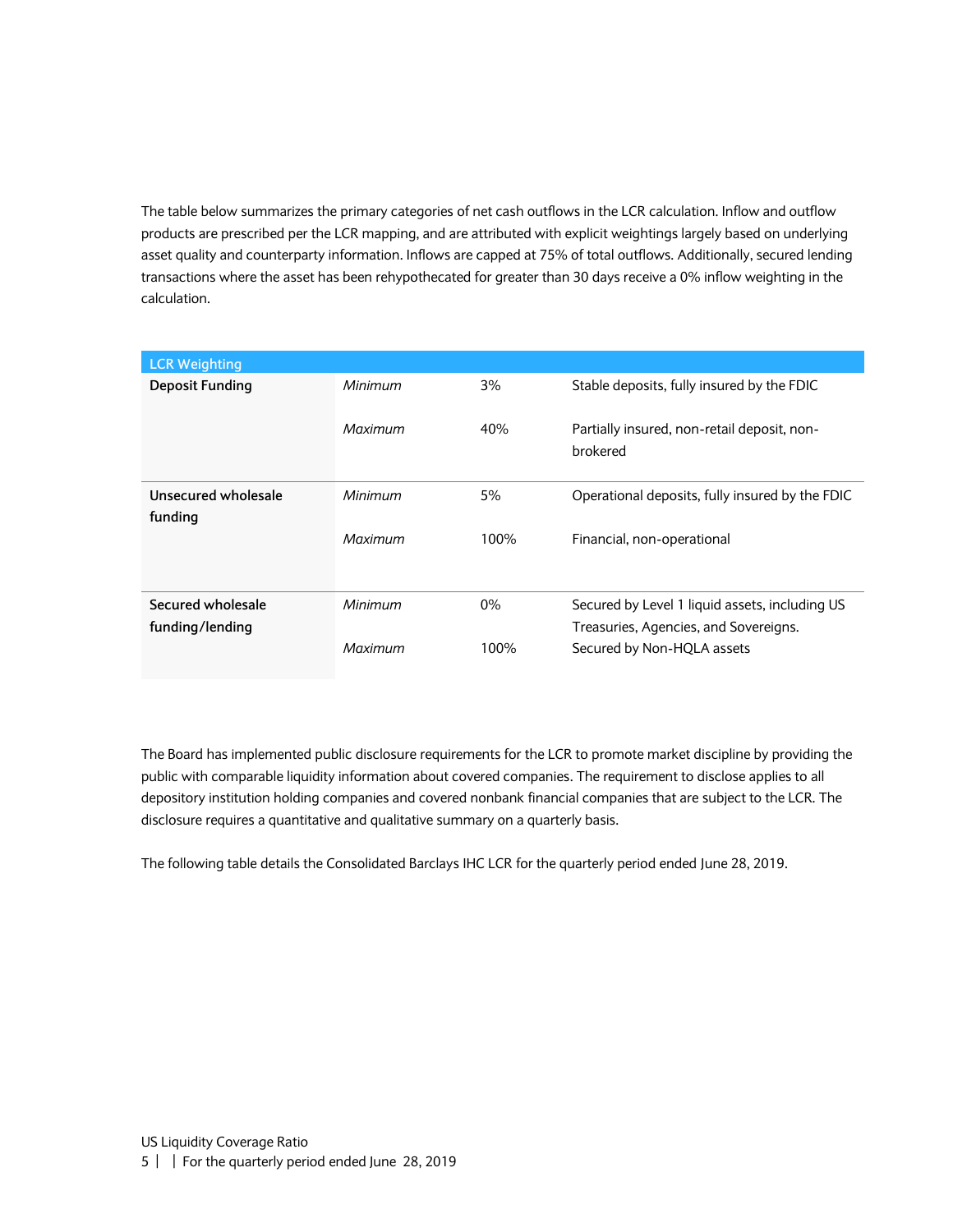|    | 2Q19 Liquidity Coverage Ratio Disclosure                                    |                                 |                                |
|----|-----------------------------------------------------------------------------|---------------------------------|--------------------------------|
|    | 04/01/2019 to 6/28/2019<br>In Millions of U.S Dollars                       | Average<br>Unweighted<br>Amount | Average<br>Weighted<br>Amount  |
|    | HIGH-QUALITY LIQUID ASSETS                                                  |                                 |                                |
| 1  | Total eligible high-quality liquid assets (HQLA), of which:                 | 17,081                          | 17,076                         |
| 2  | Eligible Level 1 liquid assets                                              | 17,046                          | 17,046                         |
| 3  | Eligible level 2A liquid assets                                             | 35                              | 30                             |
| 4  | Eligible level 2B liquid assets                                             | $\mathbf{0}$                    | $\Omega$                       |
|    | <b>CASH OUTFLOW AMOUNTS</b>                                                 |                                 |                                |
| 5  | Deposit outflow from retail customers and counterparties, of which:         | 24,122                          | 3,041                          |
| 6  | Stable retail deposit outflow                                               | $\mathbf{0}$                    | $\Omega$                       |
| 7  | Other retail funding                                                        | 15,282                          | 1,528                          |
| 8  | Brokered deposit outflow                                                    | 8,839                           | 1,513                          |
| 9  | Unsecured wholesale funding outflow, of which:                              | 3,355                           | 3,354                          |
| 10 | Operational deposit outflow                                                 | 0                               | $\Omega$                       |
| 11 | Non-operational funding outflow (incl Wholesale free credits)               | 3,355                           | 3,354                          |
| 12 | Unsecured debt outflow                                                      | $\mathbf{0}$                    | $\mathbf{0}$                   |
| 13 | Secured wholesale funding and asset exchange outflow, of which:             | 133,257                         | 32,669                         |
| 14 | Additional outflow requirements, of which:                                  | 2,367                           | 1,009                          |
| 15 | Outflow related to derivative exposures and other collateral requirements   | 1,969                           | 611                            |
| 16 | Outflow related to credit and liquidity facilities including unconsolidated |                                 |                                |
|    | structured transactions and mortgage commitments                            | 398                             | 398                            |
| 17 | Other contractual funding obligation outflow                                | 28                              | 28                             |
| 18 | Other contingent funding obligations outflow                                | 0                               | 0                              |
| 19 | <b>TOTAL CASH OUTFLOW</b>                                                   | 163,128                         | 40,102                         |
|    | <b>CASH INFLOW AMOUNTS</b>                                                  |                                 |                                |
| 20 | Secured lending and asset exchange cash inflow                              | 138,072                         | 26,418                         |
| 21 | Retail cash inflow                                                          | 172                             | 86                             |
| 22 | Unsecured wholesale cash inflow                                             | 1,211                           | 1,209                          |
| 23 | Other cash inflows, of which:                                               | 1,719                           | 1,719                          |
| 24 | Net derivative cash inflow                                                  | 201                             | 201                            |
| 25 | Securities cash inflow                                                      | 1                               | 1                              |
| 26 | Broker-dealer segregated account inflow                                     | 1,516                           | 1,516                          |
| 27 | Other cash inflow                                                           | $\Omega$                        | $\Omega$                       |
| 28 | <b>TOTAL CASH INFLOW</b>                                                    | 141,174                         | 29,431                         |
|    |                                                                             |                                 | Average<br>Amount <sup>1</sup> |
| 29 | <b>HQLA AMOUNT</b>                                                          |                                 | 17,076                         |
| 30 | TOTAL NET CASH OUTFLOW AMOUNT EXCLUDING THE MATURITY MISMATCH ADD-ON        |                                 | 10,719                         |
| 31 | <b>MATURITY MISMATCH ADD-ON</b>                                             |                                 | 518                            |
| 32 | TOTAL NET CASH OUTFLOW AMOUNT                                               |                                 | 11,238                         |
| 32 | LIQUIDITY COVERAGE RATIO (%)                                                |                                 | 152%                           |

<sup>1</sup> The amounts reported in this column may not equal the calculation of those amounts using component amounts reported in rows 1-28 due to technical factors such as the application of the level 2 liquid asset caps, the total inflow cap, and for depository institution holding companies subject to subpart G, the application of the modification to total net cash outflows.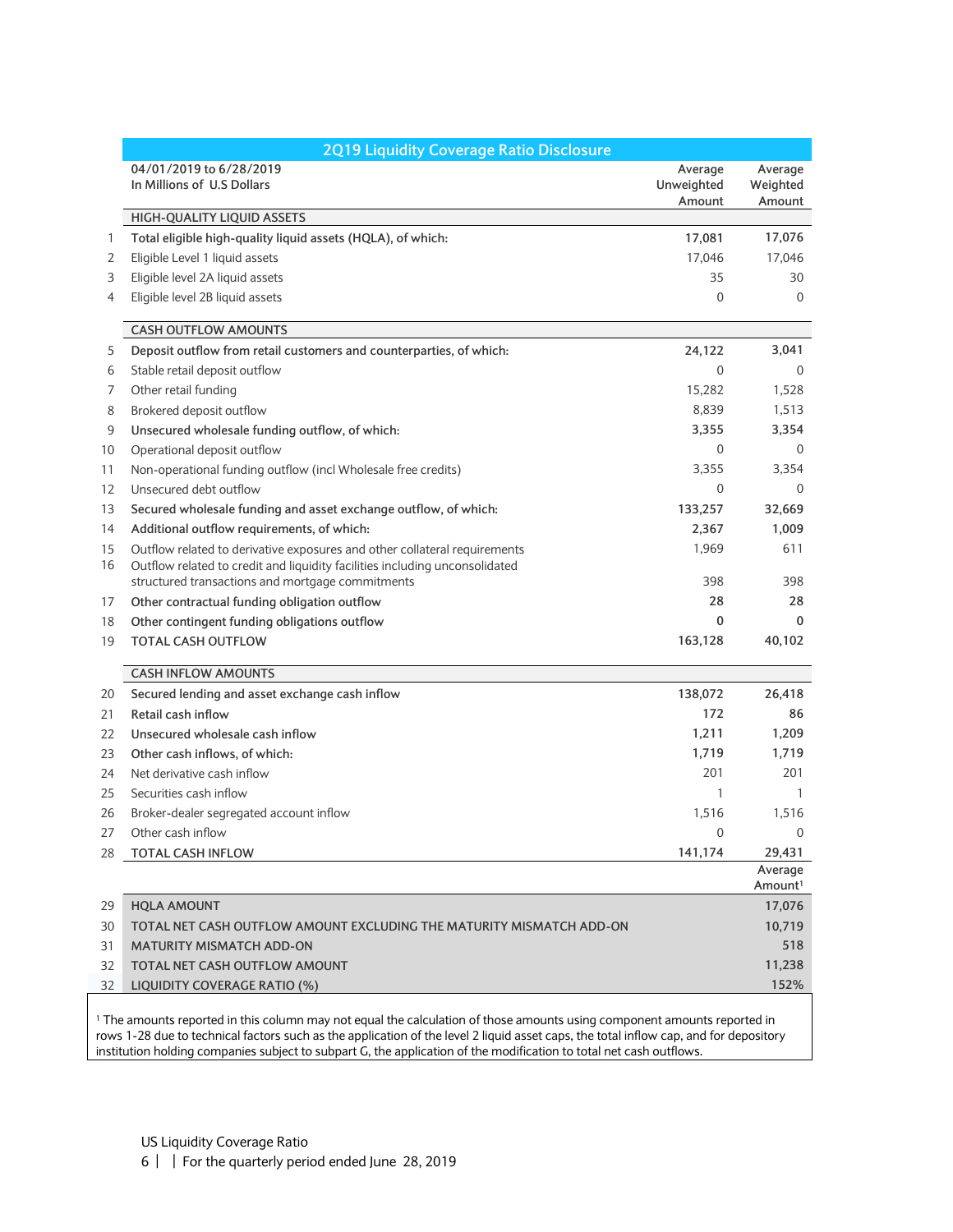Barclays IHC has consistently demonstrated a strong LCR since required to maintain a 100% minimum, with a 2Q19 average of 152%. Secured financing in BCI is the primary driver of the IHC's LCR. The average 2Q19 secured financing stress is 59% of the \$10.7bn total IHC weighted net cash outflow. HQLA has averaged \$17.1bn for the quarter, well above the minimum requirement with respect to the total net cash outflows. BBDE also contributes to volatility from deposits outflow and fluctuation in reserve balances. Because BBDE is an IDI subsidiary of the IHC with a minimum LCR requirement, surplus HQLA in excess of its standalone requirement is not transferable to non-bank affiliates and it is excluded from the IHC HQLA.

The 2Q19 average LCR of 152% decreased 13% from the 1Q19 average of 166%. This is primarily driven by an increase in net outflows from increased secured financing stress as a result of tenor mismatch and increased Prime client driven activities.

The average LCR will fluctuate from period to period due to changes in HQLA and ongoing business activity.

#### <span id="page-6-0"></span>High Quality Liquid Assets

The IHC's average HQLA for 2Q19 is \$17.1bn, unchanged from the prior quarter average of \$17.1bn. The composition of HQLA is mainly Level 1, as it includes US Treasury holdings in the bank's liquidity pool as well as central bank reserves. The stressed and notional balances are largely equivalent since Level 1 HQLA does not receive a haircut.

| HQLA (\$millions) |                          |                        |  |
|-------------------|--------------------------|------------------------|--|
|                   | <b>Quarterly Average</b> | Quarterly Average      |  |
|                   | Unweighted Amount        | <b>Weighted Amount</b> |  |
|                   | as of Jun. 28, 2019      | as of Jun. 28, 2019    |  |
| Level 1           | 17,046                   | 17,046                 |  |
| Level 2A          | 35                       | 30                     |  |
| Level 2B          | -                        |                        |  |
| <b>Total HQLA</b> | 17,081                   | 17,076                 |  |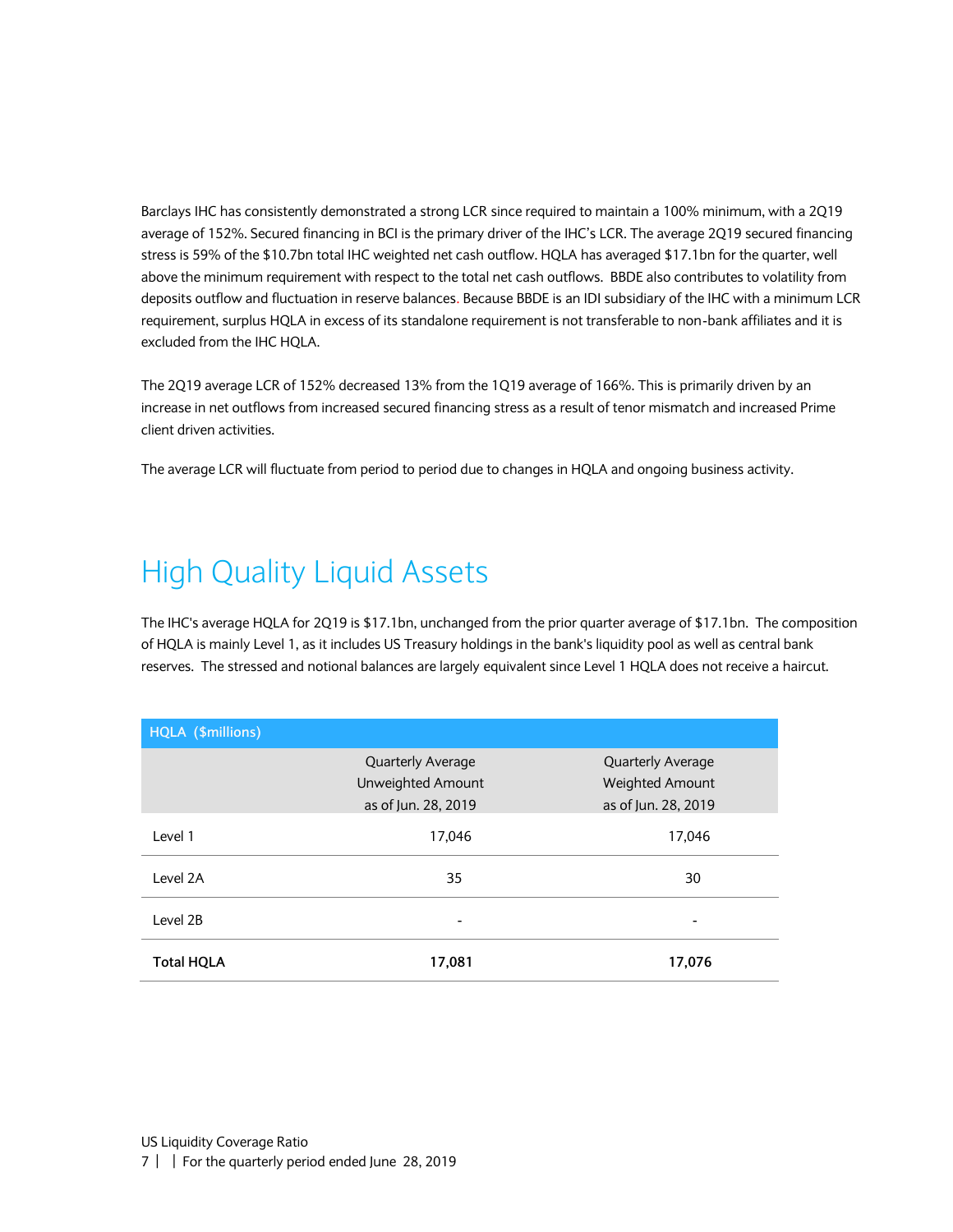## <span id="page-7-0"></span>Funding Sources

The IHC maintains a funding profile that is diversified across a range of funding types and tenors. The IHC closely manages its short and long term liquidity needs and risks in the normal course of business and under different stress scenarios. The primary sources of funding for the IHC are secured funding transactions, senior and subordinated unsecured debt, retail and brokered deposits, a credit card securitization program, and shareholders' equity. Secured funding transactions are mainly collateralized by HQLA securities. The primary usages of secured funding in the IHC are securities borrowing transactions and the funding of the firm's portfolio of investment securities.

Retail and brokered deposit products provide a stable source of funding for the IHC's credit card and consumer loan business operating in BBDE. Additional long-term funding for the bank entity is provided through a credit card securitization program.

Additional unsecured funding needs for the IHC are met through debt and equity issued to the IHC's parent, Barclays Bank PLC (BBPLC). These sources are used to support the cash needs of the IHC's businesses and fund the IHC's liquidity buffer.

Potential liquidity risks associated with the IHC's sources of funding are monitored and mitigated by the IHC's HQLA liquidity buffer. These risks are managed as part of Barclays Liquidity Risk Appetite (LRA), which accounts for potential liquidity needs under a range of stress scenarios and over different time horizons.

| <b>Unsecured LCR Outflows and Inflows (\$millions)</b>                                             |                                                                             |                                                                           |
|----------------------------------------------------------------------------------------------------|-----------------------------------------------------------------------------|---------------------------------------------------------------------------|
| Outflows                                                                                           | <b>Quarterly Average</b><br><b>Unweighted Amount as</b><br>of Jun. 28, 2019 | <b>Quarterly Average</b><br><b>Weighted Amount as</b><br>of Jun. 28, 2019 |
| Deposit outflow from retail customers and counterparties,                                          |                                                                             |                                                                           |
| of which:                                                                                          | 24,122                                                                      | 3,041                                                                     |
| Other retail funding outflow                                                                       | 15,282                                                                      | 1,528                                                                     |
| Brokered deposit outflow                                                                           | 8,839                                                                       | 1,513                                                                     |
| Unsecured wholesale funding outflow, of which:<br>Non-operational funding outflow (incl. Wholesale | 3,355                                                                       | 3,354                                                                     |
| free credits)                                                                                      | 3,355                                                                       | 3,354                                                                     |
| <b>Inflows</b>                                                                                     |                                                                             |                                                                           |
| Retail cash inflow                                                                                 | 172                                                                         | 86                                                                        |
| Unsecured wholesale cash inflow                                                                    | 1,211                                                                       | 1,209                                                                     |

US Liquidity Coverage Ratio

8 | For the quarterly period ended June 28, 2019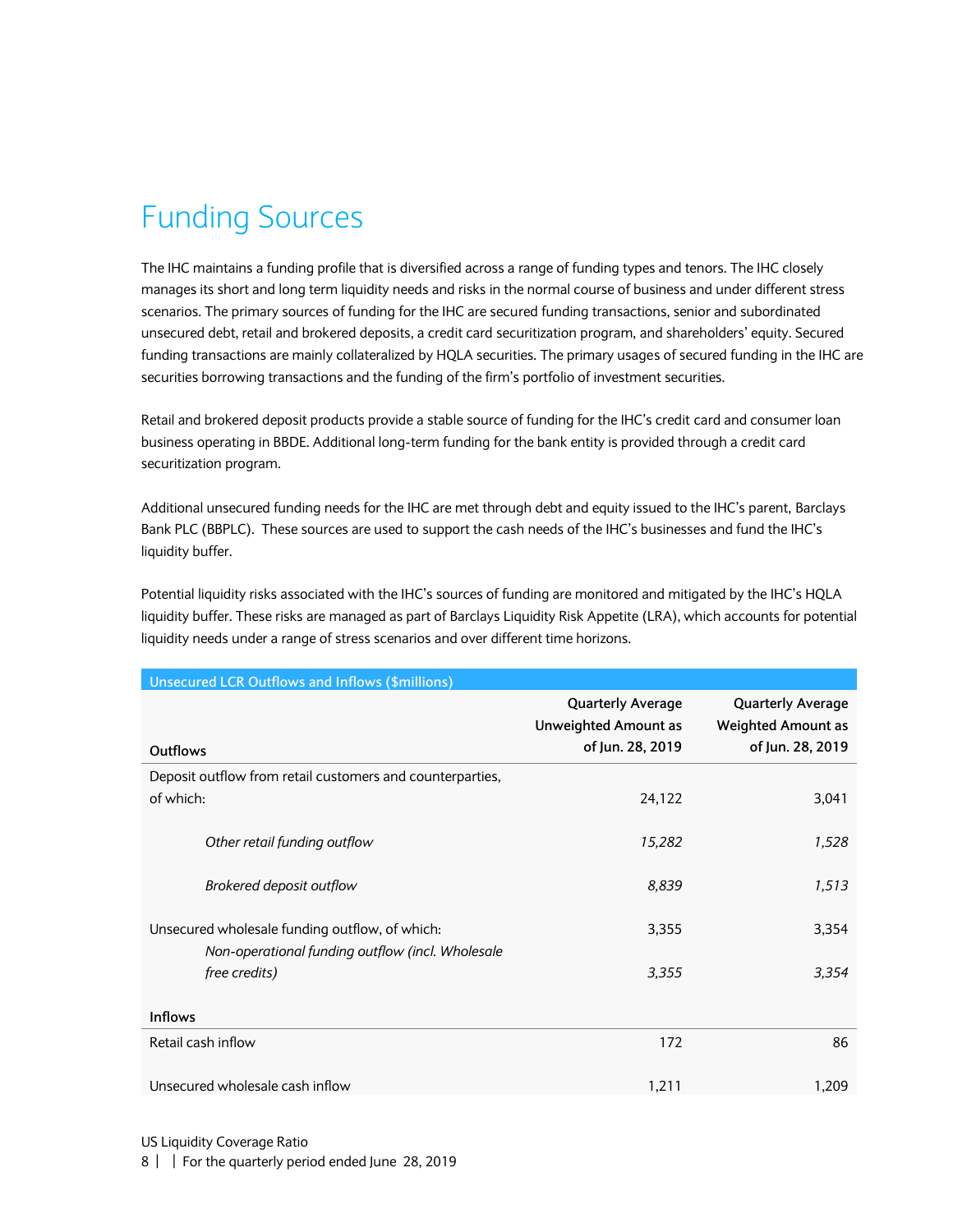#### <span id="page-8-0"></span>Currency and Derivative Exposure

The IHC has limited principal exposure to derivatives instruments, as a majority of principal derivatives are booked in entities outside of the IHC. BCI holds direct membership with multiple US clearinghouses and provides agency clearing services for OTC cleared derivatives and exchange traded derivatives, including US listed equity options. Collateral calls on BCI arise from initial and variation margin requirements calculated by the clearinghouses.

The US LCR is calculated and reported on a consolidated basis in a common currency, USD. The majority of assets and liabilities in the IHC are USD denominated, however currency exposure may arise when assets and liabilities are not matched in the same currency. When this occurs, Treasury rebalances these currencies as necessary.

### <span id="page-8-1"></span>Liquidity Management

The efficient management of liquidity is essential to retain the confidence of the financial markets. LCR is an indicator of an entity's ability to meet liquidity needs over a 30-day period of significant liquidity stress. Barclays Treasury continuously monitors its internally developed stress tests as well as the LCR to maintain adherence to internal limits and external regulatory requirements.

Barclays' management of funding and liquidity in the US is bound by limits that support the LRA. The LRA is set by the board of Barclays in line with Barclays' Enterprise Risk Management Framework (ERMF). Treasury actively manages funding and liquidity within the limit framework, leveraging early warning indicators (EWIs), targets, and triggers to keep US-based legal entities, branches, and businesses within the established risk appetite.

The Treasury Risk function is an independent review function responsible for the governance of the liquidity risk mandate defined by the Barclays board. Barclays' comprehensive control framework for managing liquidity risk is designed to deliver the appropriate term and structure of funding consistent with the LRA.